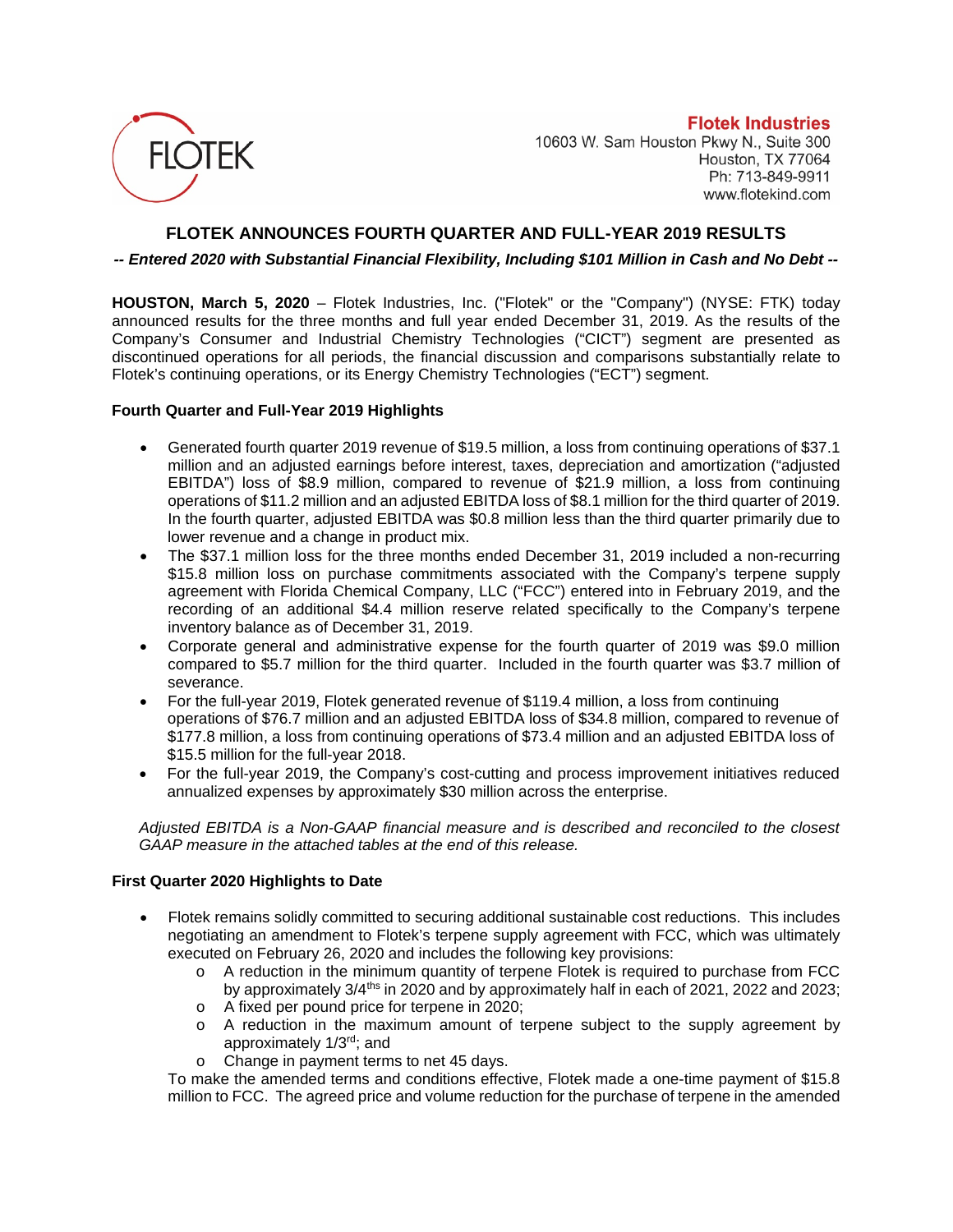contract for 2020 alone should substantially offset the one-time \$15.8 million cash payment made to FCC. In years 2021, 2022 and 2023, the negotiated volume reduction of approximately 50% in each year is expected to reduce the Company's cash commitments proportionately. The amended agreement places Flotek in a more advantageous position to address new markets and to improve margins on current product lines.

- Added John W. Gibson, Jr. as Chairman, President and Chief Executive Officer. Mr. Gibson has served in leadership roles in energy technology, upstream, oilfield services and environmental services.
- Added Nick Bigney as Senior Vice President, General Counsel and Corporate Secretary. Mr. Bigney is responsible for leading Flotek's legal team to promote more effective risk mitigation, as well as reduce legal costs.
- Promoted Ryan Ezell to Senior Vice President, Operations. Prior to joining Flotek in August 2019, Mr. Ezell was a global leader for more than 12 years at Halliburton Inc., where he served in increasing roles of responsibility in the Drilling and Evaluation Division.
- Instead of a formal Strategic Capital Committee, the Company will continue to evaluate alternatives with the Board of Directors for the optimal allocation of its cash balance.

### **Fourth Quarter 2019 Financial Results**

For the three months ended December 31, 2019, Flotek reported revenue of \$19.5 million versus \$21.9 million for the third quarter and \$43.4 million for the same period in 2018.

Flotek reported a loss from continuing operations for the three months ended December 31, 2019 of \$37.1 million, or \$0.64 loss per diluted share, compared to a loss of \$11.2 million, or \$0.19 loss per diluted share, for the third quarter. As previously discussed, the \$37.1 million loss for the three months ended December 31, 2019 included a non-recurring \$15.8 million loss on purchase commitments associated with the Company's terpene supply agreement with FCC entered into in February 2019, and the recording of an additional \$4.4 million reserve related specifically to the Company's terpene inventory balance as of December 31, 2019. For the the three months ended December 31, 2018, the Company reported income from continuing operations of \$9.9 million, or \$0.17 per diluted share. Results for the three months ended December 31, 2018, included a \$22.7 million tax benefit primarily associated with the reversal of a valuation allowance against Flotek's deferred tax assets due to the anticipated sale of FCC.

Earnings Before Interest, Taxes, Depreciation and Amortization ("EBITDA") for the three months ended December 31, 2019 was a loss of \$34.6 million compared to a loss of \$9.9 million for the third quarter, and a loss of \$9.6 million for the same period in 2018. (See the Reconciliation of Non-GAAP Items and Non-Cash Items Impacting Earnings at the conclusion of this release.)

Adjusted EBITDA for the three months ended December 31, 2019 was a loss of \$8.9 million versus a loss of \$8.1 million for the third quarter and a loss of \$6.0 million for the same period in 2018. Management believes that adjusted EBITDA provides useful information to investors to better assess and understand operating performance and cash flows. (See the Reconciliation of Non-GAAP Items and Non-Cash Items Impacting Earnings at the conclusion of this release.)

#### **Balance Sheet and Liquidity**

As of December 31, 2019, the Company had cash and equivalents of \$100.6 million, no outstanding debt and \$9.9 million in escrowed funds on the balance sheet, reflecting Flotek's estimate of its claim to the remaining balance of the indemnity escrow related to the sale of FCC to Archer-Daniels-Midland ("ADM"). In February 2020, the Company paid \$15.8 million to FCC in exchange for the amended terpene supply agreement discussed above. Also in February 2020, the third party mutually engaged by ADM and Flotek to resolve their transaction post-closing working capital dispute awarded the \$4.1 million disputed amount in favor of ADM.

### **Outlook**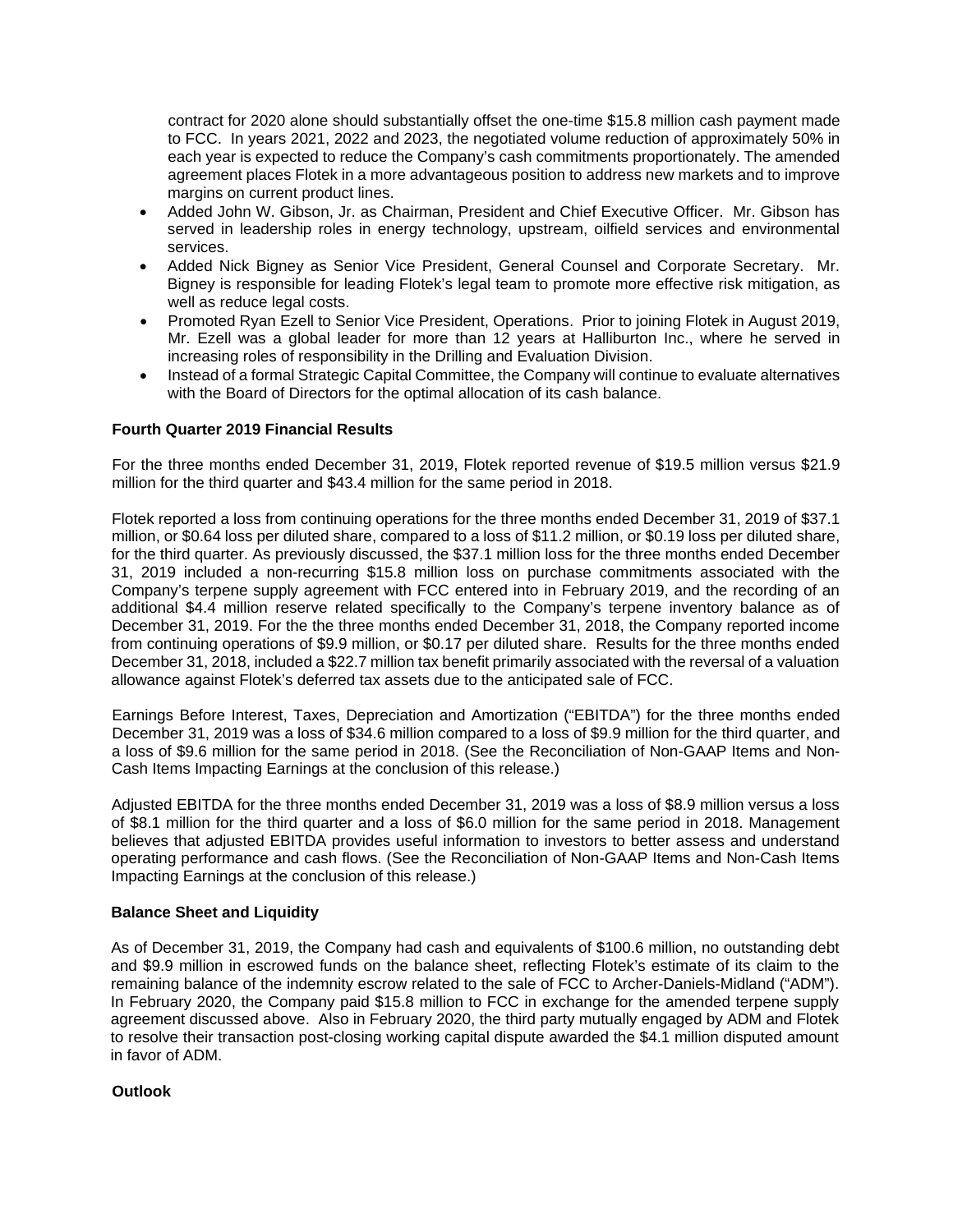Mr. Gibson commented, "During my first two months on the job, I have devoted significant time to driving further sustainable cost reductions in the business. Flotek's leadership team and I remain focused on accelerating all cost savings that will benefit the Company. In addition to amending our terpene agreement, we have also identified additional opportunities to further reduce our cost structure. As an example, we are currently working to execute a plan to consolidate office space without impacting our market presence.

"I have also focused much of my attention on evaluating our sales efforts and how we can more effectively engage with current and prospective clients. While there is consensus that there will be further softening in the U.S. onshore oil and gas market in 2020, we believe an increase in the adoption of specialty chemicals could more than offset the decrease in drilling and completions activity. Our key sales focus is growing market share by improving returns for our current customers, rebuilding relationships with past customers and identifying new customers that could benefit from our chemistry solutions. Additionally, we are catalyzing focus on total cost of recovery per BOE, rather than initial cost, as well as strengthening the publicly available evidence for the efficacy of using advanced CnF® products to materially impact oil and gas recovery and profitability for operators."

### **Conference Call Details**

Flotek will host a conference call on Friday, March 6, 2020, at 9:00 AM CT (10:00 AM ET) to discuss its operating results for the three months and full year ended December 31, 2019. To participate in the call, participants should dial 844-835-9986 approximately five minutes prior to the start of the call. The call can also be accessed from Flotek's website at [www.flotekind.com.](http://www.flotekind.com/)

#### **About Flotek Industries, Inc.**

Flotek develops and delivers reservoir-centric chemistry technologies to oil and gas clients designed to address every challenge in the lifecycle of the reservoir and maximize recovery in both new and mature fields. Flotek's chemists draw from the power of bio-derived solvents to deliver solutions that enhance energy production. Flotek serves major and independent energy producers and oilfield service companies, both domestic and international. Flotek Industries, Inc. is a publicly traded company headquartered in Houston, Texas, and its common shares are traded on the New York Stock Exchange under the ticker symbol "FTK." For additional information, please visit Flotek's website at [www.flotekind.com.](http://www.flotekind.com/)

## **Forward-Looking Statements**

Certain statements set forth in this Press Release constitute forward-looking statements (within the meaning of Section 27A of the Securities Act of 1933 and Section 21E of the Securities Exchange Act of 1934) regarding Flotek Industries, Inc.'s business, financial condition, results of operations and prospects. Words such as expects, anticipates, intends, plans, believes, seeks, estimates and similar expressions or variations of such words are intended to identify forward-looking statements, but are not the exclusive means of identifying forward-looking statements in this Press Release.

Although forward-looking statements in this Press Release reflect the good faith judgment of management, such statements can only be based on facts and factors currently known to management. Consequently, forward-looking statements are inherently subject to risks and uncertainties, and actual results and outcomes may differ materially from the results and outcomes discussed in the forward-looking statements. For a complete list of risk-factors that could cause or contribute to such differences in results and outcomes, please see the section titled "Risk Factors" in our most recent Form 10-K.

Further information about the risks and uncertainties that may impact the Company are set forth in the Company's most recent filings on Form 10-K (including without limitation in the "Risk Factors" Section), and in the Company's other SEC filings and publicly available documents. Readers are urged not to place undue reliance on these forward-looking statements, which speak only as of the date of this Press Release. The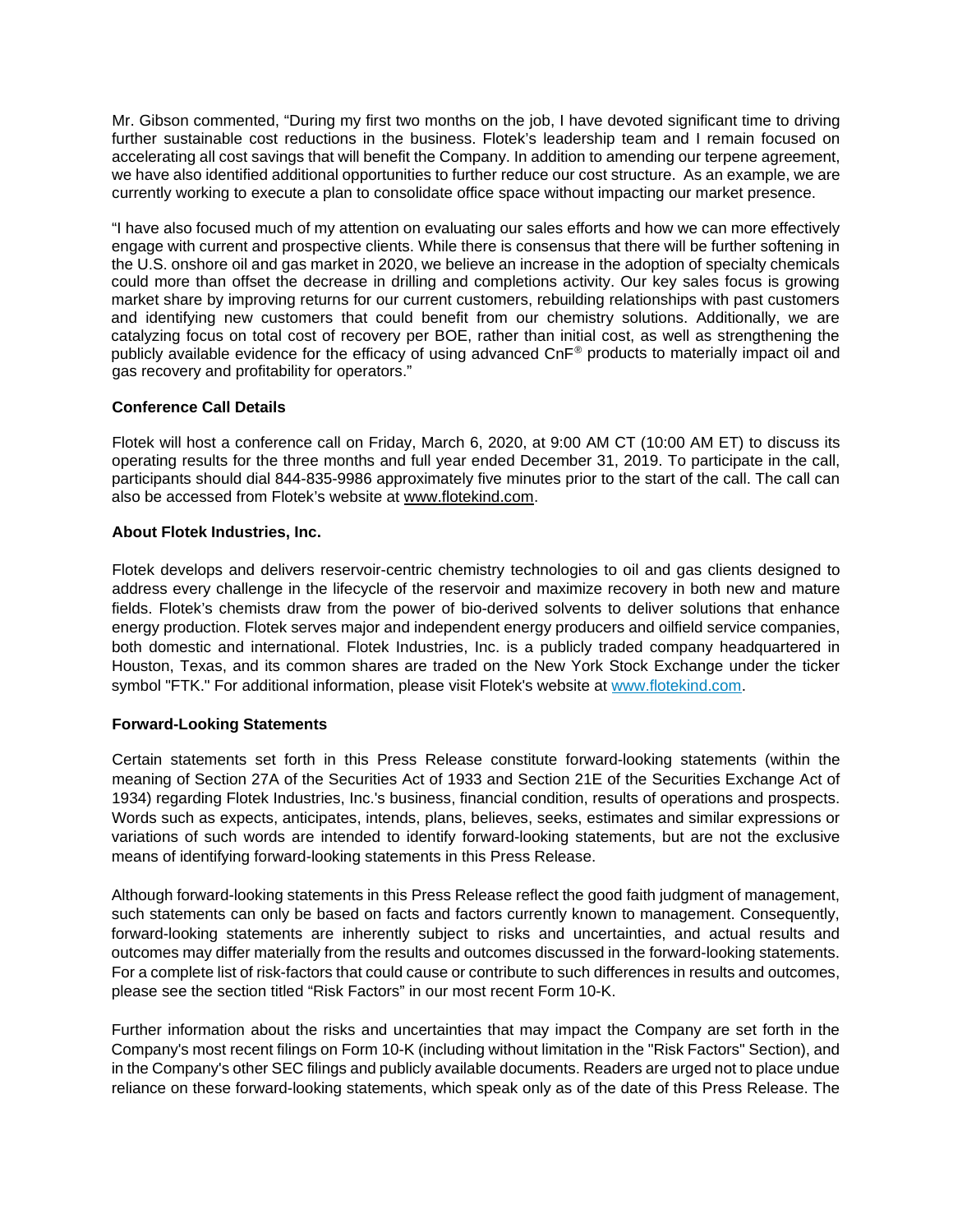Company undertakes no obligation to revise or update any forward-looking statements in order to reflect any event or circumstance that may arise after the date of this Press Release.

## **Investor Inquiries, contact:**

Elizabeth Wilkinson Chief Financial Officer E: ewilkinson@flotekind.com P: (713) 726-5376

# **Media Inquiries, contact:**

Danielle Allen Senior Vice President, Global Communications & Technology Commercialization E: DAllen@flotekind.com P: (713) 726-5322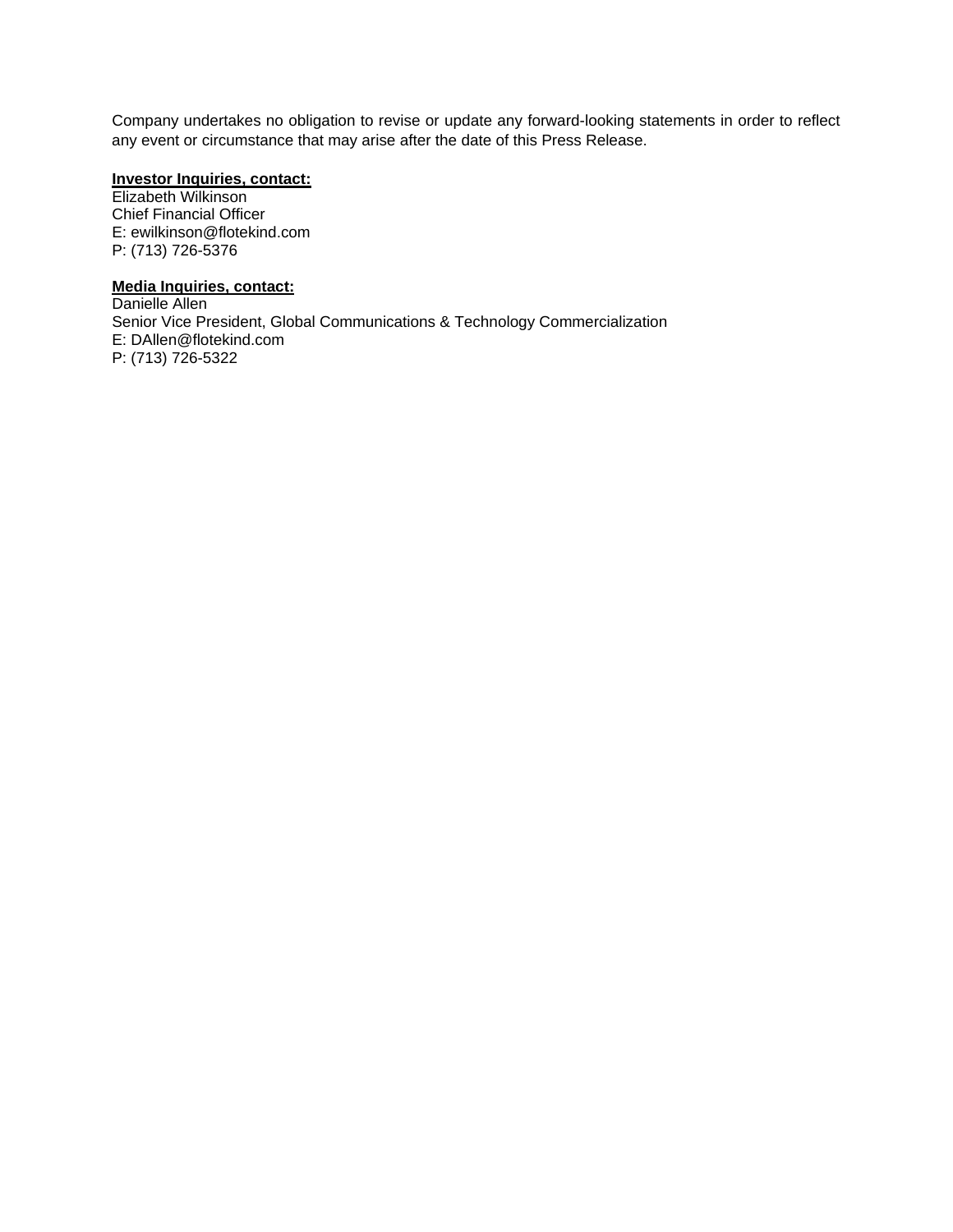#### **Flotek Industries, Inc. Unaudited Condensed Consolidated Balance Sheets (in thousands, except share data)**

|                                                                                    | December 31, 2019 | December 31, 2018 |
|------------------------------------------------------------------------------------|-------------------|-------------------|
| <b>ASSETS</b>                                                                      |                   |                   |
| Current assets:                                                                    |                   |                   |
| Cash and cash equivalents                                                          | \$<br>100,575     | \$<br>3,044       |
| Restricted cash                                                                    | 663               |                   |
| Accounts receivable, net of allowance for doubtful accounts of \$1,527 and \$1,190 |                   |                   |
| at December 31, 2019 and December 31, 2018, respectively                           | 15,638            | 37,047            |
| Inventories, net                                                                   | 21,697            | 27,289            |
| Income taxes receivable                                                            | 631               | 3,161             |
| Assets held for sale                                                               |                   | 118,470           |
| Other current assets                                                               | 13,191            | 5,771             |
| Total current assets                                                               | 152,395           | 194,782           |
| Property and equipment, net                                                        | 39,829            | 45,485            |
| Operating lease right-of-use assets                                                | 16,388            |                   |
| Deferred tax assets, net                                                           | 152               | 18,663            |
| Other intangible assets, net                                                       | 23,083            | 26,827            |
| Other long-term assets                                                             |                   | 126               |
| <b>TOTAL ASSETS</b>                                                                | \$<br>231,847     | \$<br>285,883     |
| LIABILITIES AND STOCKHOLDERS' & EQUITY                                             |                   |                   |
| <b>Current liabilities:</b>                                                        |                   |                   |
| Accounts payable                                                                   | \$<br>16,231      | \$<br>15,011      |
| <b>Accrued liabilities</b>                                                         | 24,552            | 10,335            |
| Interest payable                                                                   |                   | 8                 |
| Liabilities held for sale                                                          |                   | 9,174             |
| Current portion of lease liabilities                                               | 541               |                   |
| Long-term debt, classified as current                                              |                   | 49,731            |
| Total current liabilities                                                          | 41,324            | 84.259            |
| Long-term operating lease liabilities                                              | 16,973            |                   |
| Long-term finance lease liabilities                                                | 158               |                   |
| Deferred tax liabilities, net                                                      | 116               |                   |
| <b>Total liabilities</b>                                                           | 58,571            | 84,259            |
| Commitments and contingencies                                                      |                   |                   |
| Stockholders' Equity:                                                              |                   |                   |
| Preferred stock, \$0.0001 par value, 100,000 shares authorized; no shares issued   |                   |                   |
| and outstanding                                                                    |                   |                   |
| Common stock, \$0.0001 par value, 80,000,000 shares authorized; 57,882,396         |                   |                   |
| shares issued and 58,941,416 shares outstanding at December 31, 2019               |                   |                   |
| shares issued and 57,342,279 shares outstanding at December 31, 2018               | 6                 | 6                 |
| Additional paid-in capital                                                         | 347,564           | 343,536           |
| Accumulated other comprehensive loss                                               | (966)             | (1, 116)          |
| Retained earnings (accumulated deficit)                                            | (139, 844)        | (107, 565)        |
| Treasury stock, at cost 4,145,481 and 3,770,224 shares at December 31, 2019 and    |                   |                   |
| December 31, 2018, respectively                                                    | (33, 484)         | (33, 237)         |
| Total stockholders' equity                                                         | 173,276           | 201,624           |
|                                                                                    |                   |                   |
| TOTAL LIABILITIES AND STOCKHOLDERS' EQUITY                                         | \$<br>231,847     | \$<br>285,883     |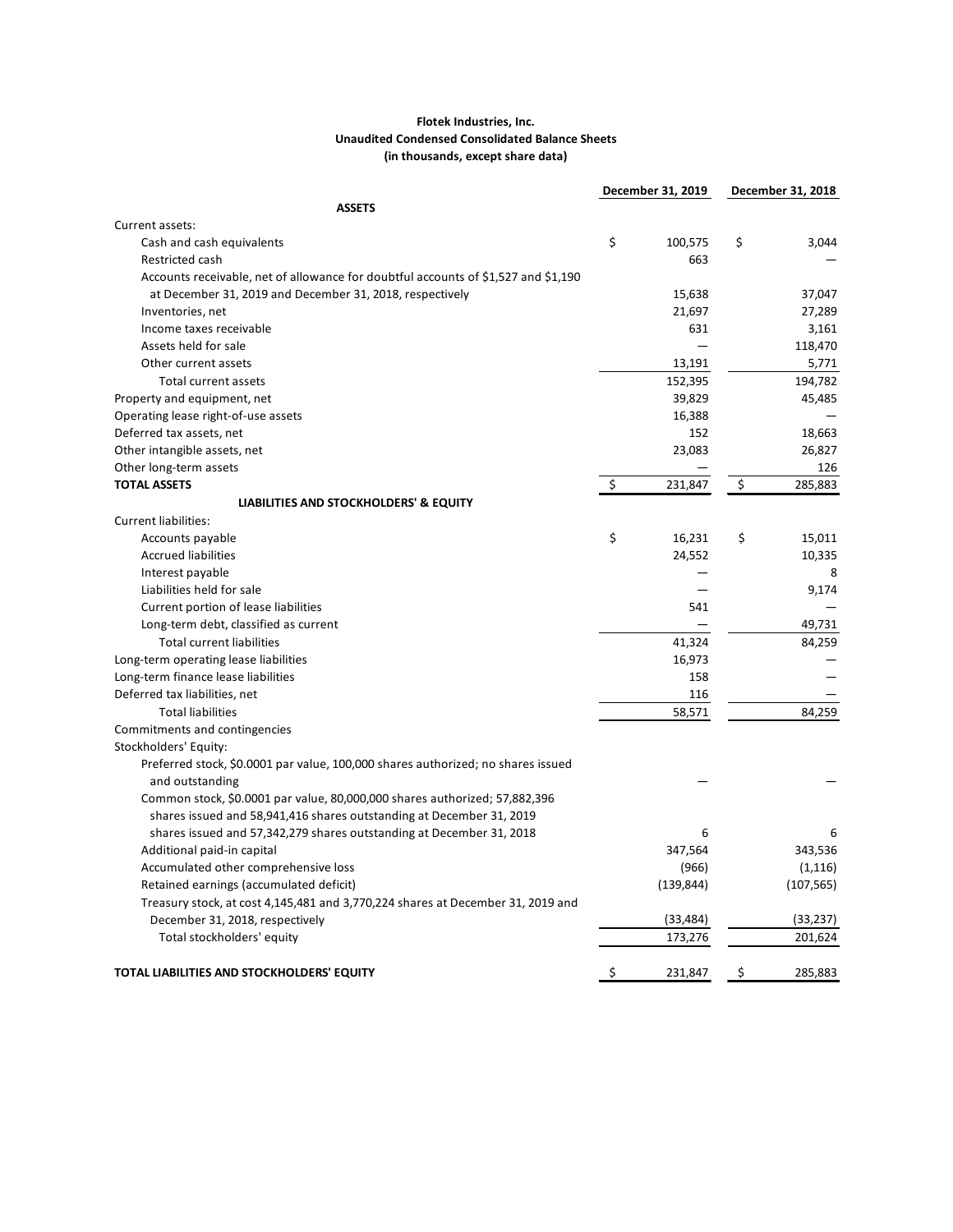#### **Flotek Industries, Inc. Unaudited Condensed Consolidated Statements of Operations (in thousands, except per share data)**

|                                                                                              | <b>Three Months Ended</b> |                                   |                          | <b>Twelve Months Ended</b>        |                 |  |
|----------------------------------------------------------------------------------------------|---------------------------|-----------------------------------|--------------------------|-----------------------------------|-----------------|--|
|                                                                                              | 12/31/2019                | 12/31/2018                        | 9/30/2019                | 12/31/2019                        | 12/31/2018      |  |
|                                                                                              |                           |                                   |                          |                                   |                 |  |
| Revenue                                                                                      | Ś<br>19,526               | Ś.<br>43.449                      | \$21,879                 | Ś<br>119,353                      | Ś.<br>177,773   |  |
| Costs and expenses:                                                                          |                           |                                   |                          |                                   |                 |  |
| Operating expenses (excluding depreciation and amortization)                                 | 42,631                    | 41,963                            | 23,689                   | 149,225                           | 159,808         |  |
| Corporate general and administrative                                                         | 8,955                     | 6,833                             | 5,685                    | 27,975                            | 31,467          |  |
| Depreciation and amortization                                                                | 2,028                     | 2,282                             | 2,058                    | 8,465                             | 9,216           |  |
| Research and development                                                                     | 2,205                     | 2,302                             | 2,297                    | 8,863                             | 10,356          |  |
| (Gain) loss on disposal of long-lived assets                                                 | 354                       | (563)                             | 3                        | 1,450                             | (443)           |  |
| Impairment of goodwill                                                                       |                           |                                   |                          |                                   | 37,180          |  |
| Total costs and expenses                                                                     | 56,173                    | 52,817                            | 33,732                   | 195,978                           | 247,584         |  |
| Loss from operations                                                                         | (36, 647)                 | (9,368)                           | (11, 853)                | (76, 625)                         | (69, 811)       |  |
| Other (expense) income:                                                                      |                           |                                   |                          |                                   |                 |  |
| Interest expense                                                                             | (4)                       | (964)                             | (1)                      | (2,019)                           | (2,866)         |  |
| Loss on sale of business                                                                     |                           |                                   | $\overline{\phantom{0}}$ |                                   | (360)           |  |
| Loss on write-down of assets held for sale                                                   |                           |                                   |                          |                                   | (2,580)         |  |
| Other income (expense), net                                                                  | 469                       | (2, 441)                          | 436                      | 1,708                             | (5,040)         |  |
| Total other income (expense)                                                                 | 465                       | (3,405)                           | 435                      | (311)                             | (10, 846)       |  |
| Loss before income taxes                                                                     | (36, 182)                 | (12, 773)                         | (11, 418)                | (76, 936)                         | (80, 657)       |  |
| Income tax benefit (expense)                                                                 | (956)                     | 22,715                            | 191                      | 201                               | 7,216           |  |
| (Loss) income from continuing operations                                                     | (37, 138)                 | 9,942                             | (11, 227)                | (76, 735)                         | (73, 441)       |  |
| Income (loss) from discontinued operations, net of tax                                       | (2,425)                   | (1, 385)                          | 117                      | 44,456                            | 2,743           |  |
| Net (loss) income                                                                            | (39, 563)                 | 8,557                             | (11, 110)                | (32, 279)                         | (70, 698)       |  |
| Net loss attributable to noncontrolling interests                                            |                           | 1                                 |                          |                                   | 358             |  |
| Net (loss) income attributable to Flotek Industries, Inc. (Flotek)                           | (39, 563)<br>Ŝ            | $\boldsymbol{\xi}$<br>8,558       | \$ (11,110)              | $\boldsymbol{\zeta}$<br>(32, 279) | \$<br>(70, 340) |  |
| <b>Amounts attributable to Flotek shareholders:</b>                                          |                           |                                   |                          |                                   |                 |  |
| Loss from continuing operations                                                              | (37, 138)<br>\$           | \$<br>9,943                       | \$ (11,227)              | \$<br>(76, 735)                   | \$<br>(73,083)  |  |
| Income (loss) from discontinued operations, net of tax                                       | (2,425)                   | (1, 385)                          | 117                      | 44,456                            | 2,743           |  |
| Net income (loss) attributable to Flotek                                                     | (39,563)                  | \$<br>8,558                       | \$ (11,110)              | \$<br>(32,279)                    | \$<br>(70,340)  |  |
| Basic earnings (loss) per common share:                                                      |                           |                                   |                          |                                   |                 |  |
| Continuing operations                                                                        | \$<br>(0.64)              | \$<br>0.17                        | \$<br>(0.19)             | \$<br>(1.31)                      | \$<br>(1.26)    |  |
| Discontinued operations, net of tax                                                          | (0.04)                    | (0.02)                            |                          | 0.76                              | 0.05            |  |
| Basic earnings (loss) per common share                                                       | \$<br>(0.68)              | $\varsigma$<br>0.15               | \$<br>(0.19)             | \$<br>(0.55)                      | \$<br>(1.21)    |  |
| Diluted earnings (loss) per common share:                                                    |                           |                                   |                          |                                   |                 |  |
| Continuing operations                                                                        | \$<br>(0.64)              | \$<br>0.17                        | \$<br>(0.19)             | \$<br>(1.31)                      | \$<br>(1.26)    |  |
| Discontinued operations, net of tax                                                          | (0.04)                    | (0.02)                            |                          | 0.76                              | 0.05            |  |
| Diluted earnings (loss) per common share                                                     | \$<br>(0.68)              | $\boldsymbol{\mathsf{S}}$<br>0.15 | \$<br>(0.19)             | $\boldsymbol{\zeta}$<br>(0.55)    | \$<br>(1.21)    |  |
| Weighted average common shares:                                                              |                           |                                   |                          |                                   |                 |  |
| Weighted average common shares used in computing basic                                       |                           |                                   |                          |                                   |                 |  |
| earnings (loss) per common share                                                             | 58,403                    | 58,517                            | 59,004                   | 58,750                            | 57,995          |  |
| Weighted average common shares used in computing diluted<br>earnings (loss) per common share | 58,403                    | 58,517                            | 59,004                   | 58,750                            | 57,995          |  |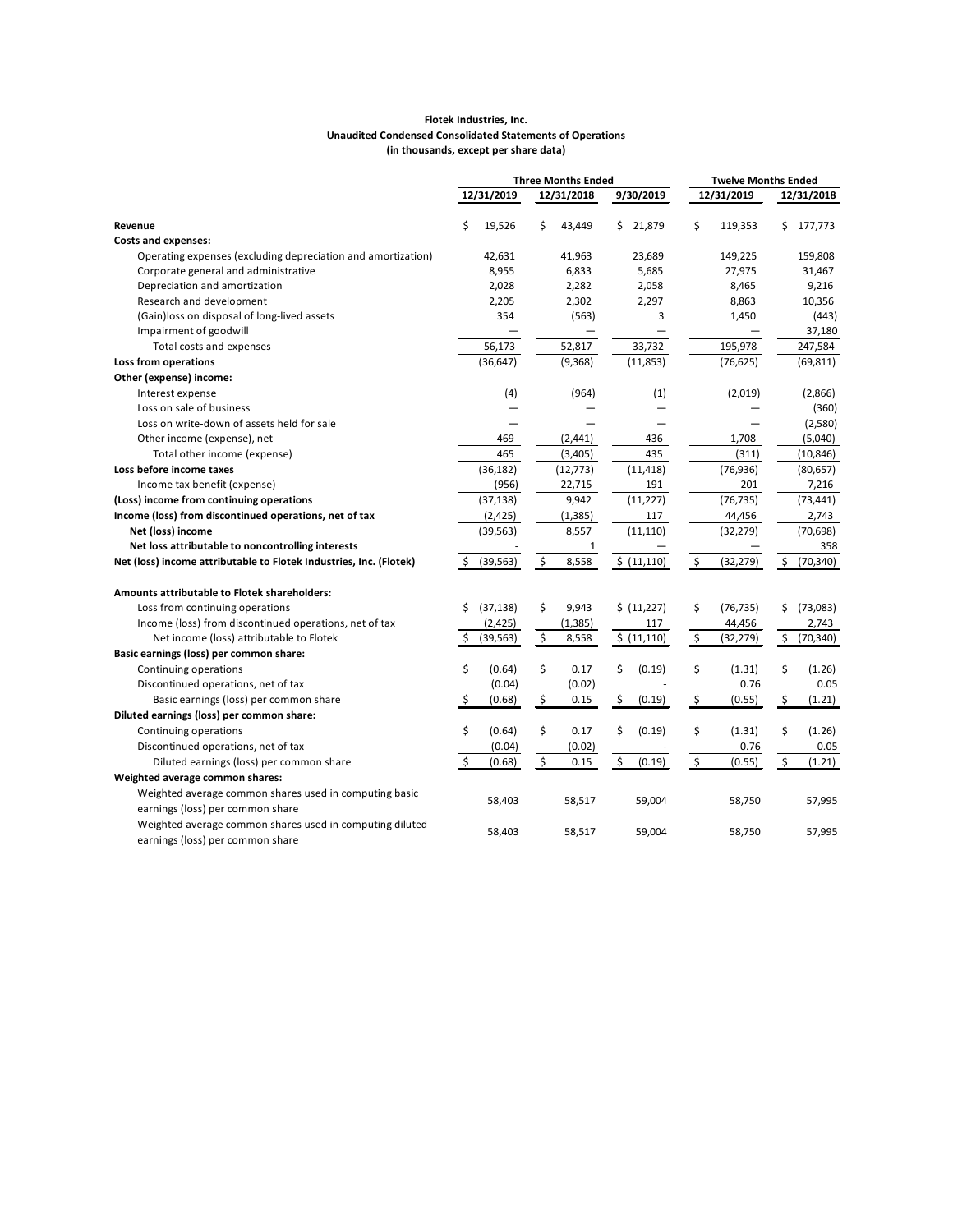#### **Flotek Industries, Inc. Unaudited Condensed Consolidated Statements of Cash Flows (in thousands, except per share data)**

|                                                                                | Years ended December 31, |           |             |
|--------------------------------------------------------------------------------|--------------------------|-----------|-------------|
|                                                                                |                          | 2019      | 2018        |
| Cash flows from operating activities:                                          |                          |           |             |
| Net loss attributable to Flotek Industries, Inc. (Flotek)                      | \$                       | (32, 279) | \$ (70,340) |
| Income (loss) from discontinued operations, net of tax                         |                          | 44,456    | 2,743       |
| Loss from continuing operations                                                |                          | (76, 735) | (73,083)    |
| Adjustments to reconcile loss from continuing operations to net cash (used in) |                          |           |             |
| provided by operating activities:                                              |                          |           |             |
| Depreciation and amortization                                                  |                          | 8,465     | 9,216       |
| Amortization of deferred financing costs                                       |                          | 1,428     | 400         |
| Provision for doubtful accounts                                                |                          | 512       | 839         |
| Provision for excess and obsolete inventory                                    |                          | 5,659     | 2,418       |
| Loss on sale of business                                                       |                          |           | 360         |
| Loss on write-down of assets held for sale                                     |                          |           | 2,580       |
| Gain (loss) on sale of assets                                                  |                          | 1,450     | (443)       |
| Impairment of goodwill                                                         |                          |           | 37,180      |
| Stock compensation expense                                                     |                          | 4,235     | 7,050       |
| Deferred income taxes                                                          |                          | 18,307    | (5,950)     |
| Reduction in tax benefit related to share-awards                               |                          | 24        | 709         |
| Non-cash lease expense                                                         |                          | 740       |             |
| Changes in current assets and liabilities:                                     |                          |           |             |
| Accounts receivable, net                                                       |                          | 20,993    | (2,606)     |
| Inventories                                                                    |                          | (65)      | 2,597       |
| Income taxes receivable                                                        |                          | 2,546     | (1, 116)    |
| Other current assets                                                           |                          | (8,359)   | 3,177       |
| Accounts payable                                                               |                          | 1,131     | 4,631       |
| <b>Accrued liabilities</b>                                                     |                          | 908       | (8, 740)    |
| Interest payable                                                               |                          | (8)       | (35)        |
| Net cash used in by operating activities                                       |                          | (18, 769) | (20, 816)   |
| Cash flows from investing activities:                                          |                          |           |             |
| Capital expenditures                                                           |                          | (2, 411)  | (3,559)     |
| Proceeds from sale of business                                                 |                          | 169,722   | 1,665       |
| Proceeds from sale of assets                                                   |                          | 240       | 1,387       |
| Purchase of patents and other intangible assets                                |                          | (614)     | (1,602)     |
| Net cash provided by (used in) investing activities                            |                          | 166,937   | (2,109)     |
| Cash flows from financing activities:                                          |                          |           |             |
| Borrowings on revolving credit facility                                        |                          | 42,984    | 277,599     |
| Repayments on revolving credit facility                                        |                          | (92, 715) | (255, 818)  |
| Debt issuance costs                                                            |                          |           | (111)       |
| Payments for finance leases                                                    |                          | (51)      |             |
| Purchase of treasury stock                                                     |                          | (247)     | (173)       |
| Proceeds from sale of common stock                                             |                          | 35        | 341         |
| Loss from noncontrolling interest                                              |                          |           | (358)       |
| Net cash (used in) provided by financing activities                            |                          | (49,994)  | 21,480      |
| <b>Discontinued operations:</b>                                                |                          |           |             |
| Net cash (used in) provided by operating activities                            |                          | (322)     | 1,296       |
| Net cash provided by (used in) investing activities                            |                          | 337       |             |
| Net cash flows provided by (used in) discontinued operations                   |                          | 15        | (1, 303)    |
| Effect of changes in exchange rates on cash and cash equivalents               |                          | 5         | (7)<br>(88) |
| Net change in cash, cash equivalents and restricted cash                       |                          | 98,194    | (1, 540)    |
| Cash, cash equivalents and restricted cash at beginning of year                |                          | 3,044     | 4,584       |
| Cash, cash equivalents and restricted cash at end of year                      | \$                       | 101,238   | \$<br>3,044 |
|                                                                                |                          |           |             |